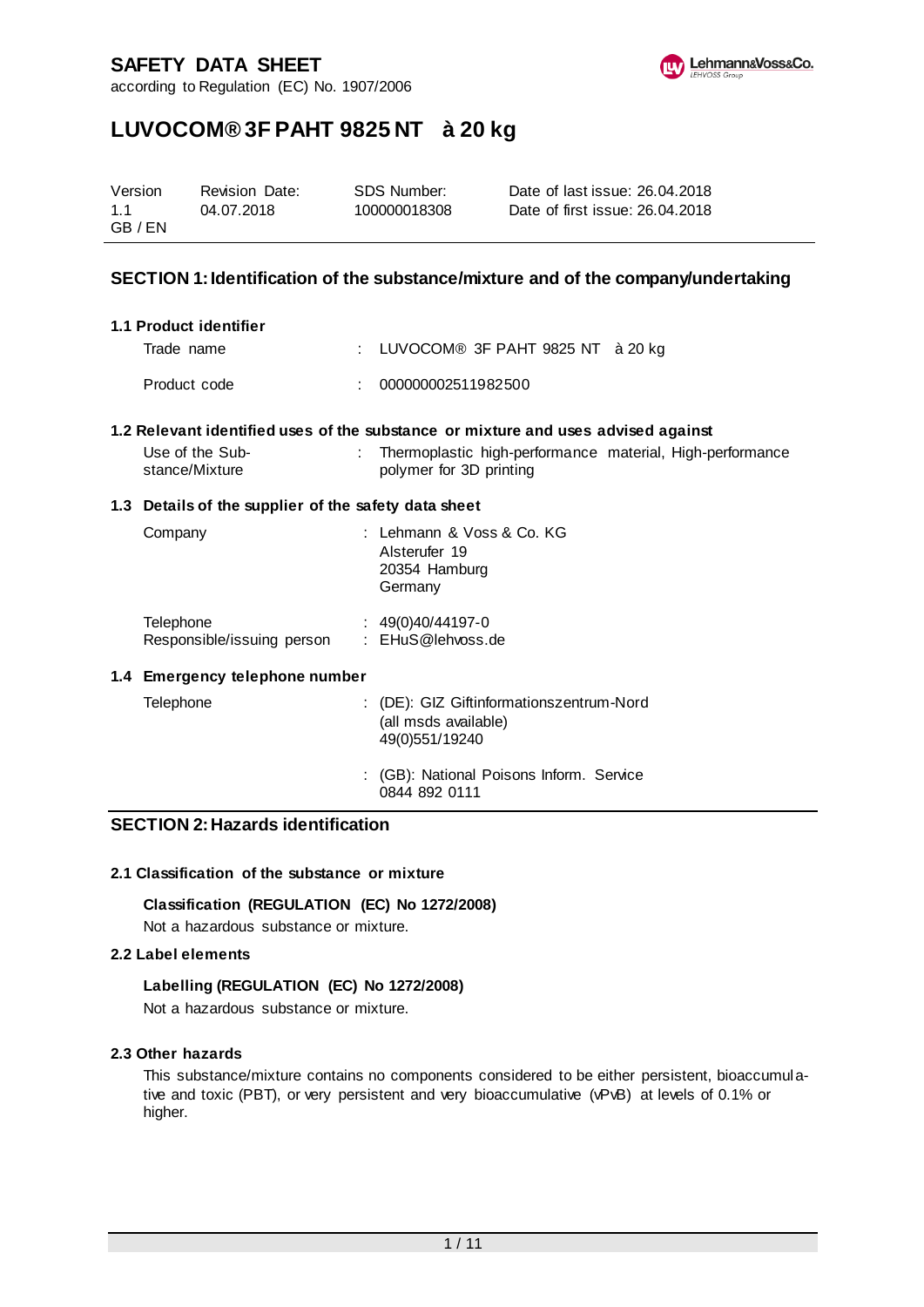according to Regulation (EC) No. 1907/2006



# **LUVOCOM® 3F PAHT 9825 NT à 20 kg**

| Version | Revision Date: | SDS Number:  | Date of last issue: 26.04.2018  |
|---------|----------------|--------------|---------------------------------|
| 1.1     | 04.07.2018     | 100000018308 | Date of first issue: 26.04.2018 |
| GB / EN |                |              |                                 |

# **SECTION 3: Composition/information on ingredients**

### **3.2 Mixtures**

Remarks : No hazardous ingredients

## **SECTION 4: First aid measures**

| General advice          | Move out of dangerous area.<br>advice.<br>Give oxygen or artificial respiration if needed.                                                             | Never give anything by mouth to an unconscious person.<br>If unconscious, place in recovery position and seek medical       |
|-------------------------|--------------------------------------------------------------------------------------------------------------------------------------------------------|-----------------------------------------------------------------------------------------------------------------------------|
| If inhaled              | Move to fresh air.<br>If symptoms persist, call a physician.                                                                                           |                                                                                                                             |
| In case of skin contact | : Do NOT use solvents or thinners.<br>Wash off with soap and water.<br>If symptoms persist, call a physician.<br>move solidified product.<br>material. | Cool melted product on skin with plenty of water. Do not re-<br>Cool skin rapidly with cold water after contact with molten |
| In case of eye contact  | and consult a physician.<br>Keep eye wide open while rinsing.                                                                                          | : Rinse thoroughly with plenty of water for at least 15 minutes                                                             |
| If swallowed            | If symptoms persist, call a physician.                                                                                                                 |                                                                                                                             |
|                         | 4.2 Most important symptoms and effects, both acute and delayed                                                                                        |                                                                                                                             |
| Symptoms                | No information available.<br>÷.                                                                                                                        |                                                                                                                             |

Treatment : No information available.

# **SECTION 5: Firefighting measures**

| 5.1 Extinguishing media      |                                                                                                                                                                                               |
|------------------------------|-----------------------------------------------------------------------------------------------------------------------------------------------------------------------------------------------|
| Suitable extinguishing media | Use extinguishing measures that are appropriate to local cir-<br>cumstances and the surrounding environment.<br>Use water spray, alcohol-resistant foam, dry chemical or car-<br>bon dioxide. |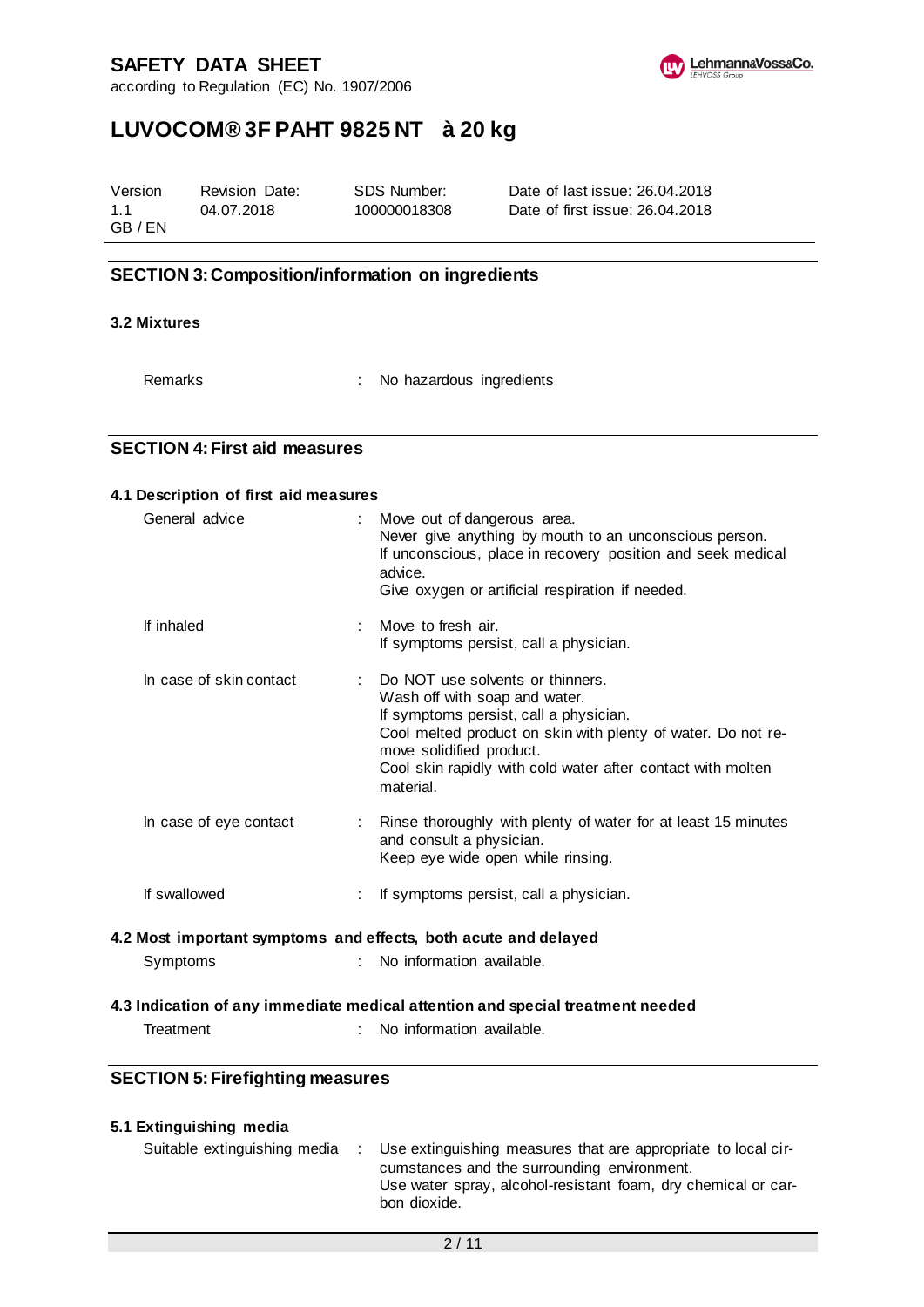



# **LUVOCOM® 3F PAHT 9825 NT à 20 kg**

| Version<br>1.1 | GB / EN          | Revision Date:<br>04.07.2018                              |   | <b>SDS Number:</b><br>100000018308                  | Date of last issue: 26.04.2018<br>Date of first issue: 26.04.2018                                                                                                                                                                                              |
|----------------|------------------|-----------------------------------------------------------|---|-----------------------------------------------------|----------------------------------------------------------------------------------------------------------------------------------------------------------------------------------------------------------------------------------------------------------------|
|                | media            | Unsuitable extinguishing                                  | ÷ | High volume water jet                               |                                                                                                                                                                                                                                                                |
|                |                  | 5.2 Special hazards arising from the substance or mixture |   |                                                     |                                                                                                                                                                                                                                                                |
|                | fighting         | Specific hazards during fire-                             |   | potential dust explosion hazard.<br>fire.<br>tions. | Avoid generating dust; fine dust dispersed in air in sufficient<br>concentrations, and in the presence of an ignition source is a<br>Do not use a solid water stream as it may scatter and spread<br>Hazardous decomposition products formed under fire condi- |
|                | ucts             | Hazardous combustion prod-                                |   | bons (smoke).<br>Nitrogen oxides (NOx)<br>Ammonia   | Carbon monoxide, carbon dioxide and unburned hydrocar-<br>Hydrogen cyanide (hydrocyanic acid)                                                                                                                                                                  |
|                |                  | 5.3 Advice for firefighters                               |   |                                                     |                                                                                                                                                                                                                                                                |
|                | for firefighters | Special protective equipment                              | ÷ | paratus.                                            | Exposure to decomposition products may be a hazard to<br>health. In the event of fire, wear self-contained breathing ap-                                                                                                                                       |
|                |                  | Further information                                       |   |                                                     | Use extinguishing measures that are appropriate to local cir-<br>cumstances and the surrounding environment.<br>Use water spray to cool unopened containers.<br>In the event of fire and/or explosion do not breathe fumes.                                    |

# **SECTION 6: Accidental release measures**

### **6.1 Personal precautions, protective equipment and emergency procedures**

| Personal precautions | : Ensure adequate ventilation.<br>Use personal protective equipment.<br>Avoid dust formation.<br>Avoid contact with skin, eyes and clothing.<br>Avoid breathing dust.<br>Avoid inhalation of vapour or mist.<br>Contaminated surfaces will be extremely slippery.<br>Treat recovered material as described in the section "Disposal |
|----------------------|-------------------------------------------------------------------------------------------------------------------------------------------------------------------------------------------------------------------------------------------------------------------------------------------------------------------------------------|
|                      | considerations".                                                                                                                                                                                                                                                                                                                    |

# **6.2 Environmental precautions**

Environmental precautions : Should not be released into the environment. Do not allow contact with soil, surface or ground water. Avoid dispersal of dust in the air (i.e., clearing dust surfaces with compressed air).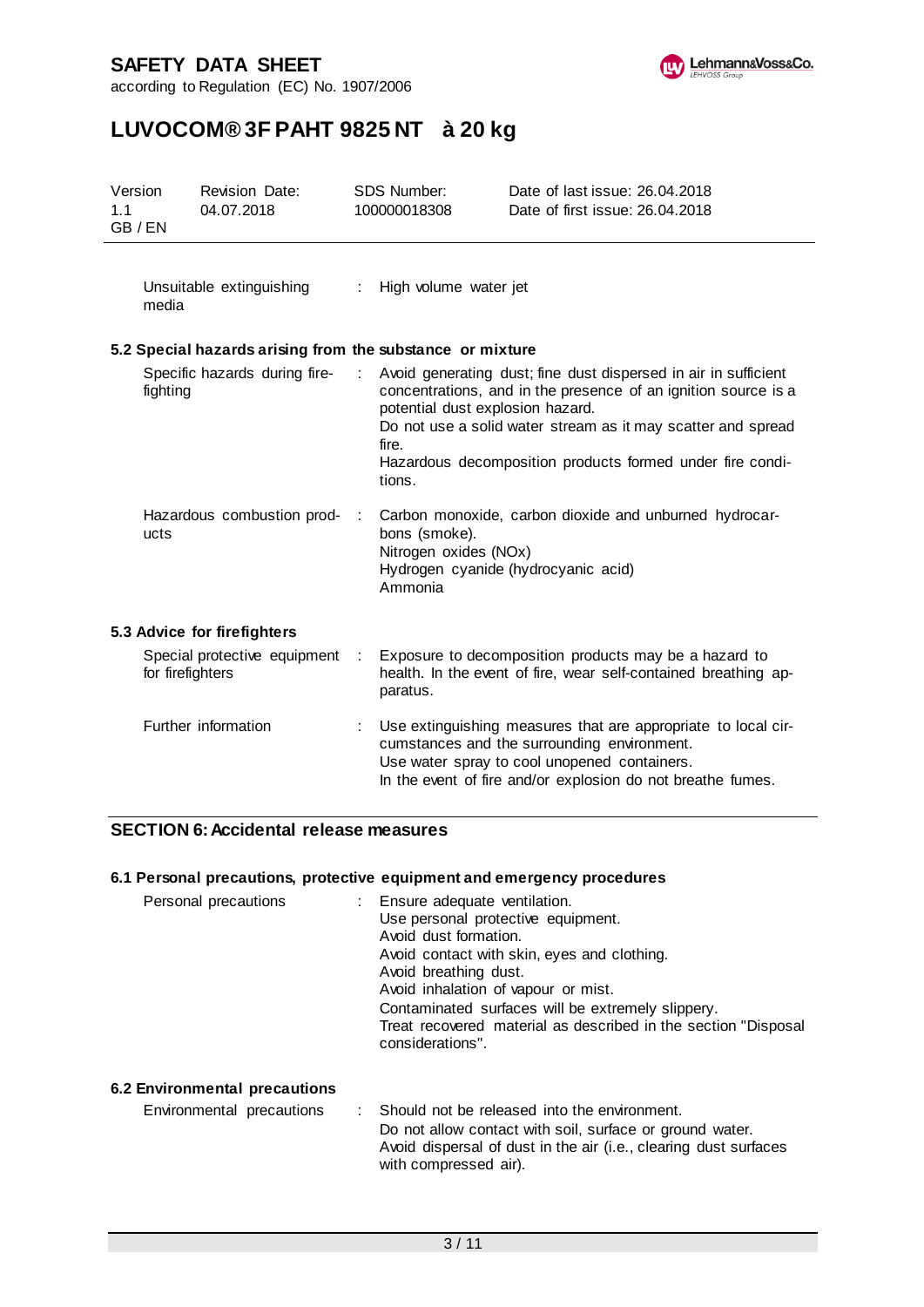according to Regulation (EC) No. 1907/2006



# **LUVOCOM® 3F PAHT 9825 NT à 20 kg**

| Version | Revision Date: | SDS Number:  | Date of last issue: 26.04.2018  |
|---------|----------------|--------------|---------------------------------|
| 1.1     | 04.07.2018     | 100000018308 | Date of first issue: 26.04.2018 |
| GB / EN |                |              |                                 |

### **6.3 Methods and material for containment and cleaning up**

| Methods for cleaning up |  | Sweep up or vacuum up spillage and collect in suitable con-<br>tainer for disposal.<br>Avoid dispersal of dust in the air (i.e., clearing dust surfaces<br>with compressed air).<br>Avoid dust formation. |
|-------------------------|--|-----------------------------------------------------------------------------------------------------------------------------------------------------------------------------------------------------------|
|-------------------------|--|-----------------------------------------------------------------------------------------------------------------------------------------------------------------------------------------------------------|

#### **6.4 Reference to other sections**

For personal protection see section 8., For disposal considerations see section 13.

#### **SECTION 7: Handling and storage**

#### **7.1 Precautions for safe handling**

| Advice on safe handling                                          |    | Provide for appropriate exhaust ventilation and dust collection<br>at machinery.<br>The material can accumulate static charge and can therefore<br>cause electrical ignition.<br>Minimize dust generation and accumulation.<br>Dust must be collected and disposed of carefully.<br>Wear personal protective equipment.                                                           |
|------------------------------------------------------------------|----|-----------------------------------------------------------------------------------------------------------------------------------------------------------------------------------------------------------------------------------------------------------------------------------------------------------------------------------------------------------------------------------|
|                                                                  |    | Do not breathe vapours/dust.                                                                                                                                                                                                                                                                                                                                                      |
| Advice on protection against<br>fire and explosion               | ÷. | Take measures to prevent the build up of electrostatic charge.<br>During processing, dust may form explosive mixture in air.<br>Keep away from heat and sources of ignition. Normal<br>measures for preventive fire protection.                                                                                                                                                   |
| Hygiene measures                                                 |    | Handle in accordance with good industrial hygiene and safety<br>practice.<br>Avoid contact with skin, eyes and clothing.<br>Wash hands before breaks and immediately after handling the<br>product.<br>Regular cleaning of equipment, work area and clothing.<br>Keep away from food and drink.<br>General industrial hygiene practice.<br>When using do not eat, drink or smoke. |
|                                                                  |    |                                                                                                                                                                                                                                                                                                                                                                                   |
| 7.2 Conditions for safe storage, including any incompatibilities |    |                                                                                                                                                                                                                                                                                                                                                                                   |

# Requirements for storage areas and containers : Keep containers tightly closed in a dry, cool and wellventilated place. Further information on storage conditions : Keep away from heat and sources of ignition. Keep away from direct sunlight. Avoid moisture. Advice on common storage : Keep away from food, drink and animal feedingstuffs. Storage class (TRGS 510) : 11, Combustible Solids

**7.3 Specific end use(s)**

Specific use(s) : For further information, refer to the product technical data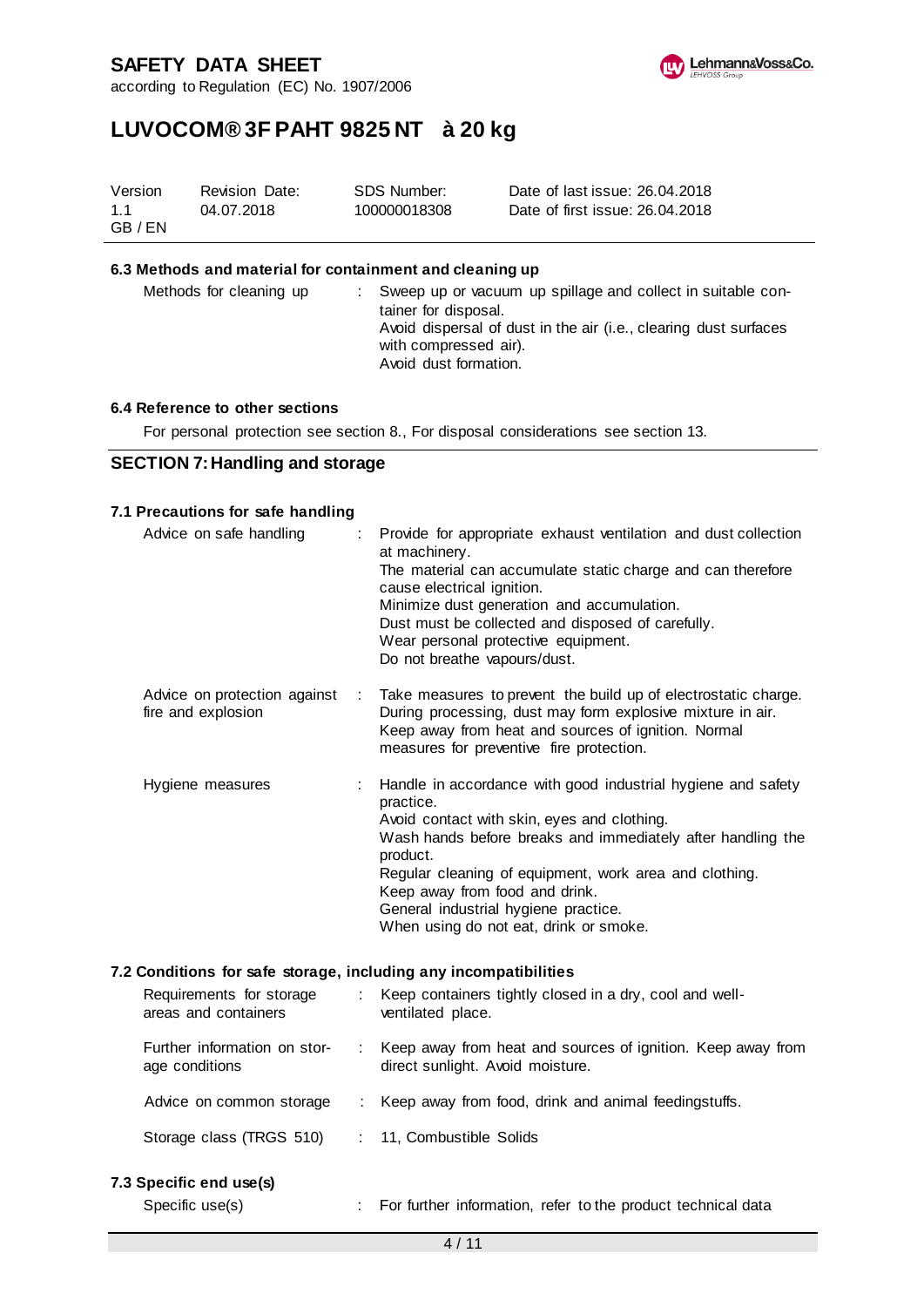according to Regulation (EC) No. 1907/2006



# **LUVOCOM® 3F PAHT 9825 NT à 20 kg**

| Version        | Revision Date: | SDS Number:  | Date of last issue: 26.04.2018  |
|----------------|----------------|--------------|---------------------------------|
| 1.1<br>GB / EN | 04.07.2018     | 100000018308 | Date of first issue: 26.04.2018 |

sheet.

# **SECTION 8: Exposure controls/personal protection**

### **8.1 Control parameters**

Contains no substances with occupational exposure limit values.

#### **8.2 Exposure controls**

#### **Engineering measures**

Provide sufficient air exchange and/or exhaust in work rooms. Handle product only in closed system or provide appropriate exhaust ventilation at machinery. Apply measures to prevent dust explosions.

| Personal protective equipment |    |                                                                                                                                                                                                                                                                                                                                                                                                                                                                                                                                                                                                                                                                                                                                                                                                                                                                                                                                                                                                   |  |  |  |
|-------------------------------|----|---------------------------------------------------------------------------------------------------------------------------------------------------------------------------------------------------------------------------------------------------------------------------------------------------------------------------------------------------------------------------------------------------------------------------------------------------------------------------------------------------------------------------------------------------------------------------------------------------------------------------------------------------------------------------------------------------------------------------------------------------------------------------------------------------------------------------------------------------------------------------------------------------------------------------------------------------------------------------------------------------|--|--|--|
| Eye protection                | t. | Safety glasses with side-shields                                                                                                                                                                                                                                                                                                                                                                                                                                                                                                                                                                                                                                                                                                                                                                                                                                                                                                                                                                  |  |  |  |
| Hand protection<br>Material   |    | Protective gloves                                                                                                                                                                                                                                                                                                                                                                                                                                                                                                                                                                                                                                                                                                                                                                                                                                                                                                                                                                                 |  |  |  |
| Remarks                       |    | The suitability for a specific workplace should be discussed<br>with the producers of the protective gloves.<br>The choice of an appropriate glove does not only depend on<br>its material but also on other quality features and is different<br>from one producer to the other.<br>As the product is a mixture of several substances, the dura-<br>bility of the glove materials cannot be calculated in advance<br>and has to be tested before use.<br>The exact break through time can be obtained from the pro-<br>tective glove producer and this has to be observed.<br>The break through time depends amongst other things on the<br>material, the thickness and the type of glove and therefore<br>has to be measured for each case.<br>Request information on glove permeation properties from the<br>glove supplier.<br>Choose gloves to protect hands against chemicals depending<br>on the concentration and quantity of the hazardous sub-<br>stance and specific to place of work. |  |  |  |
| Skin and body protection      | t. | Safety shoes<br>Wear suitable protective clothing.                                                                                                                                                                                                                                                                                                                                                                                                                                                                                                                                                                                                                                                                                                                                                                                                                                                                                                                                                |  |  |  |
| Respiratory protection        |    | Effective dust mask<br>In the case of vapour formation use a respirator with an ap-<br>proved filter.                                                                                                                                                                                                                                                                                                                                                                                                                                                                                                                                                                                                                                                                                                                                                                                                                                                                                             |  |  |  |
| Protective measures           | ÷. | Follow the skin protection plan.                                                                                                                                                                                                                                                                                                                                                                                                                                                                                                                                                                                                                                                                                                                                                                                                                                                                                                                                                                  |  |  |  |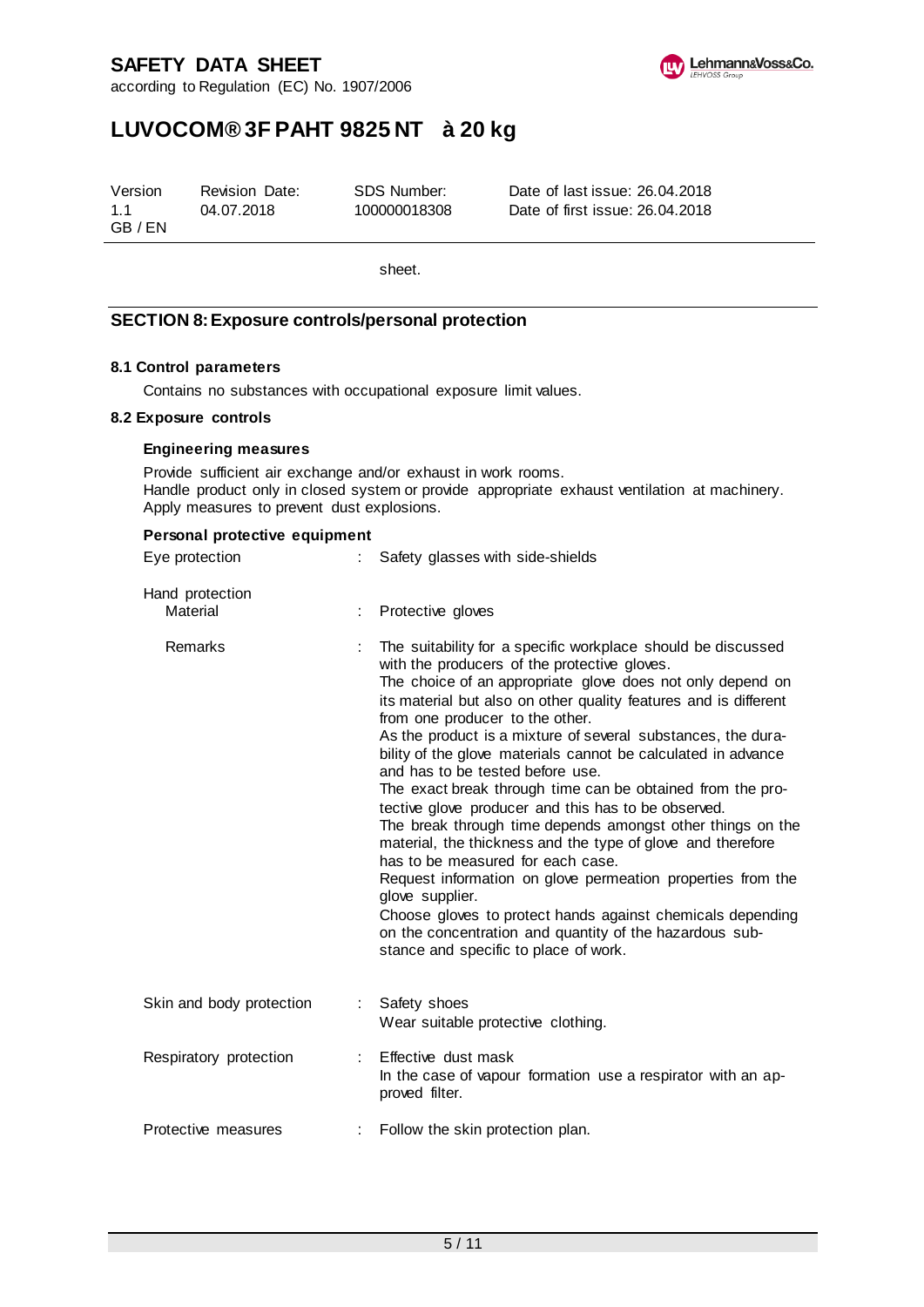according to Regulation (EC) No. 1907/2006



# **LUVOCOM® 3F PAHT 9825 NT à 20 kg**

| Version | <b>Revision Date:</b> | SDS Number:  | Date of last issue: 26.04.2018  |
|---------|-----------------------|--------------|---------------------------------|
| 1.1     | 04.07.2018            | 100000018308 | Date of first issue: 26.04.2018 |
| GB / EN |                       |              |                                 |

# **SECTION 9: Physical and chemical properties**

### **9.1 Information on basic physical and chemical properties**

| Appearance                                 |                | pellets                                                                   |
|--------------------------------------------|----------------|---------------------------------------------------------------------------|
| Colour                                     |                | white                                                                     |
| Odour                                      | t.             | characteristic                                                            |
| Odour Threshold                            |                | not determined                                                            |
| pH                                         |                | not determined                                                            |
| Melting point/range                        | ÷              | 225 °C                                                                    |
| Boiling point/boiling range                | ÷              | not determined                                                            |
| Flash point                                | ÷              | not determined                                                            |
| Flammability (solid, gas)                  | ÷              | No data available                                                         |
| Upper explosion limit                      |                | No data available                                                         |
| Lower explosion limit                      |                | The product is not explosive at itself, but it may form explosive<br>dust |
| Vapour pressure                            | ÷              | not determined                                                            |
| Relative density                           | ÷              | No data available                                                         |
| Density                                    | t              | not determined                                                            |
| Solubility(ies)<br>Water solubility        | ÷              | not determined                                                            |
| Solubility in other solvents               | $\mathbb{Z}^2$ | not determined                                                            |
| Partition coefficient: n-<br>octanol/water | ÷              | No data available                                                         |
| Ignition temperature                       | ÷              | not determined                                                            |
| Decomposition temperature                  |                | No data available                                                         |
| Viscosity<br>Viscosity, dynamic            | ÷              | Not applicable                                                            |
| Viscosity, kinematic                       | ÷              | Not applicable                                                            |
| 9.2 Other information                      |                |                                                                           |
| Conductivity                               | ÷              | not determined                                                            |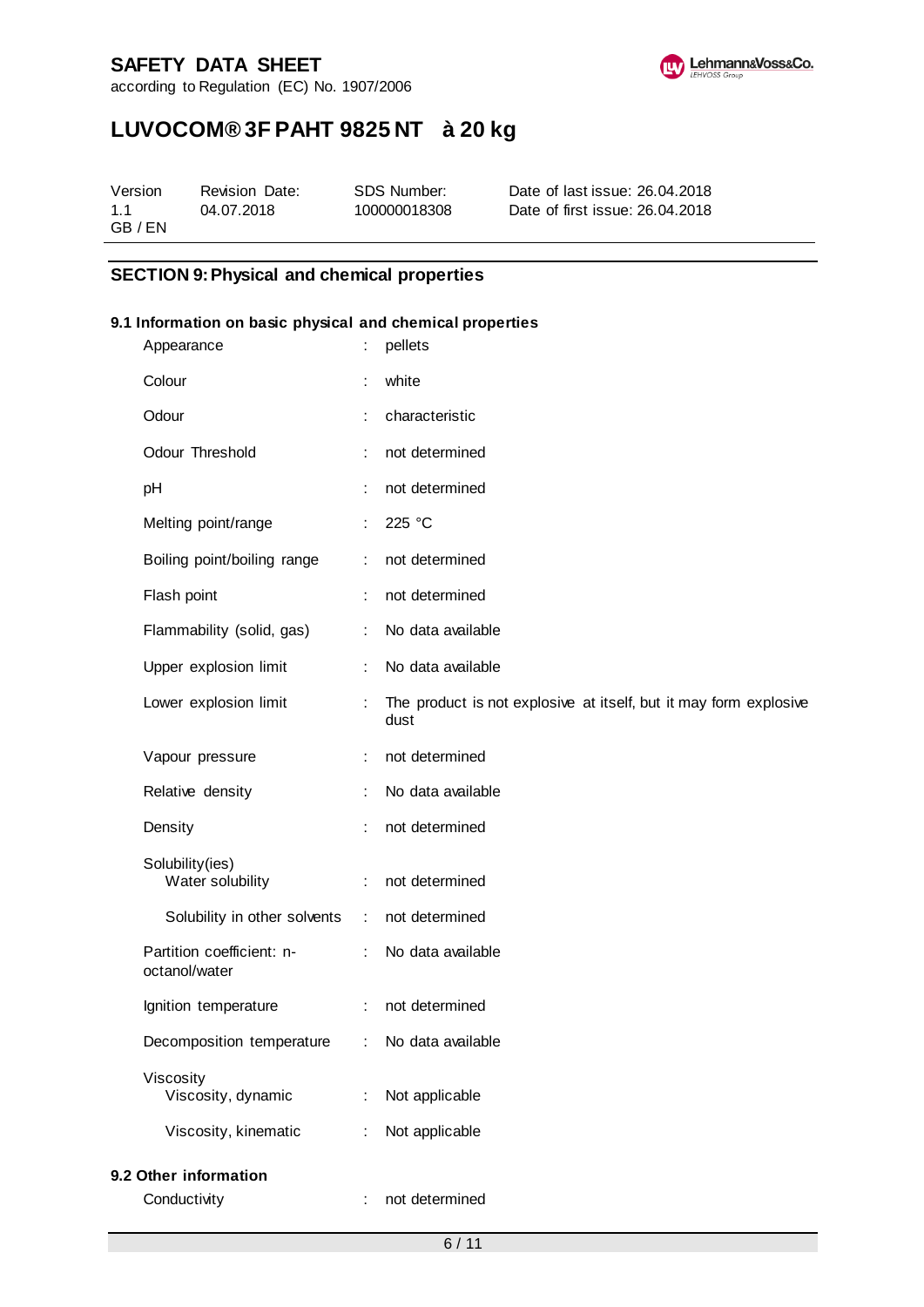according to Regulation (EC) No. 1907/2006



# **LUVOCOM® 3F PAHT 9825 NT à 20 kg**

Version 1.1 GB / EN Revision Date: 04.07.2018

SDS Number: 100000018308

Date of last issue: 26.04.2018 Date of first issue: 26.04.2018

# **SECTION 10: Stability and reactivity**

#### **10.1 Reactivity**

No decomposition if stored and applied as directed.

#### **10.2 Chemical stability**

The product is chemically stable.

#### **10.3 Possibility of hazardous reactions**

| Hazardous reactions | : Finely dispersed particles form explosive mixtures with air. |
|---------------------|----------------------------------------------------------------|
|                     | Burning produces noxious and toxic fumes.                      |

## **10.4 Conditions to avoid**

| Conditions to avoid | : Keep away from heat and sources of ignition. |
|---------------------|------------------------------------------------|
|                     | Avoid dust formation.                          |
|                     | Avoid moisture.                                |

### **10.5 Incompatible materials**

| Materials to avoid |  | No data available |
|--------------------|--|-------------------|
|--------------------|--|-------------------|

#### **10.6 Hazardous decomposition products**

Carbon monoxide, carbon dioxide and unburned hydrocarbons (smoke). Nitrogen oxides (NOx) Hydrogen cyanide (hydrocyanic acid) Ammonia

## **SECTION 11: Toxicological information**

#### **11.1 Information on toxicological effects**

#### **Acute toxicity**

#### **Product:**

| Acute oral toxicity       | No data available |
|---------------------------|-------------------|
| Acute inhalation toxicity | No data available |

| Acute dermal toxicity | No data available |
|-----------------------|-------------------|

## **Skin corrosion/irritation**

#### **Product:**

No known irritant effect. May cause irritation of respiratory tract.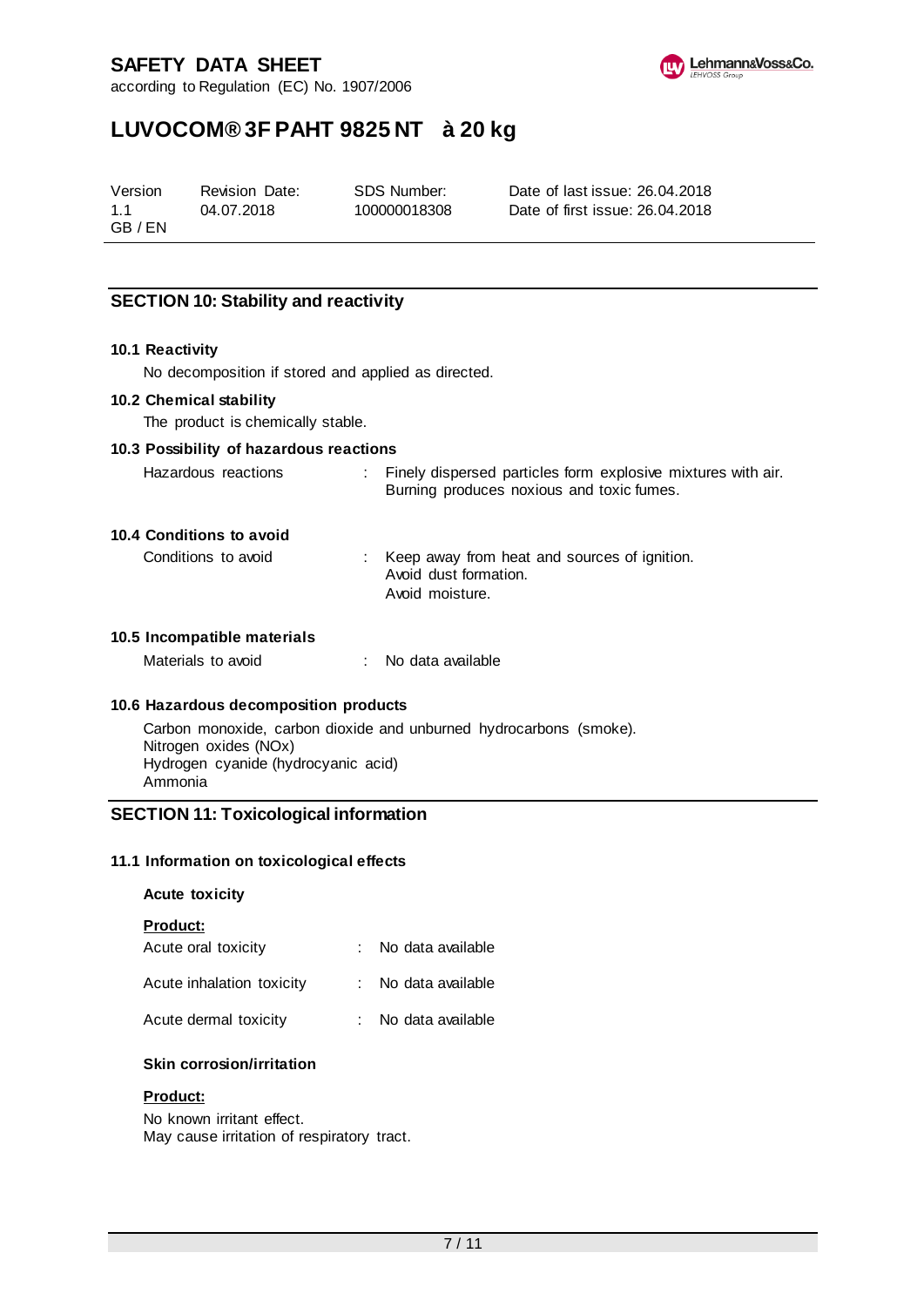according to Regulation (EC) No. 1907/2006



# **LUVOCOM® 3F PAHT 9825 NT à 20 kg**

| Version | Revision Date: | SDS Number:  | Date of last issue: 26.04.2018  |
|---------|----------------|--------------|---------------------------------|
| 1.1     | 04.07.2018     | 100000018308 | Date of first issue: 26.04.2018 |
| GB / EN |                |              |                                 |

### **Serious eye damage/eye irritation**

#### **Product:**

Dust contact with the eyes can lead to mechanical irritation.

### **Respiratory or skin sensitisation**

### **Product:**

No known sensitising effect.

#### **Germ cell mutagenicity**

#### **Product:**

| Genotoxicity in vitro |  |  | No data available |
|-----------------------|--|--|-------------------|
|                       |  |  |                   |

## **Carcinogenicity**

## **Product:**

This information is not available.

## **Reproductive toxicity**

## **Product:**

Effects on fertility : No data available

## **STOT - single exposure**

**Product:** No data available

## **STOT - repeated exposure**

**Product:** No data available

## **Aspiration toxicity**

## **Product:** No data available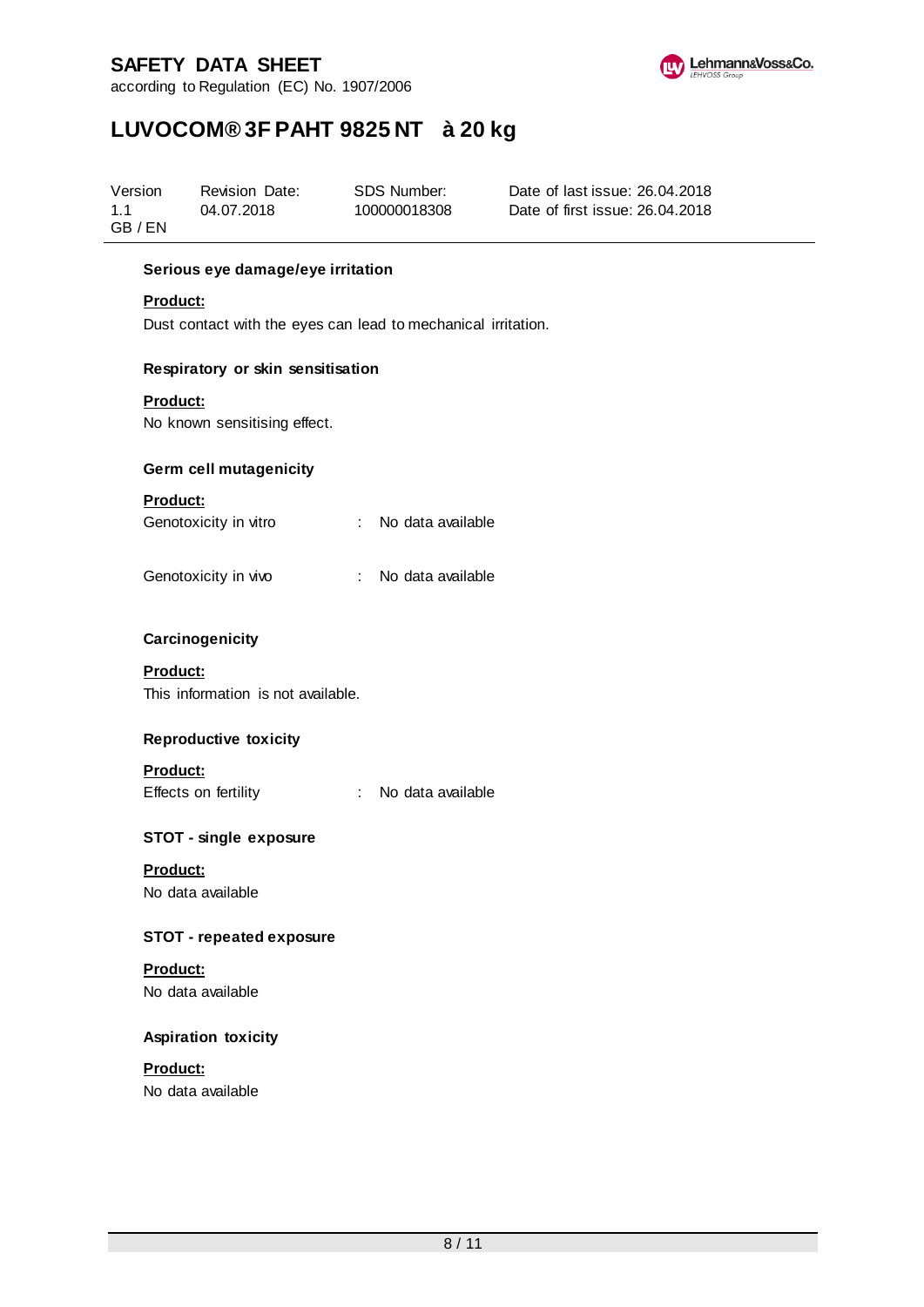according to Regulation (EC) No. 1907/2006



# **LUVOCOM® 3F PAHT 9825 NT à 20 kg**

| Version | Revision Date: | SDS Number:  | Date of last issue: 26.04.2018  |
|---------|----------------|--------------|---------------------------------|
| 1.1     | 04.07.2018     | 100000018308 | Date of first issue: 26.04.2018 |
| GB / EN |                |              |                                 |

# **SECTION 12: Ecological information**

#### **12.1 Toxicity**

### **Product:**

| Toxicity to fish                                                           |   | : No data available |
|----------------------------------------------------------------------------|---|---------------------|
| Toxicity to daphnia and other : No data available<br>aquatic invertebrates |   |                     |
| Toxicity to algae                                                          |   | No data available   |
| Toxicity to microorganisms                                                 | ÷ | No data available   |

### **12.2 Persistence and degradability**

#### **Product:**

| Biodegradability |  |  | No data available |
|------------------|--|--|-------------------|
|------------------|--|--|-------------------|

#### **12.3 Bioaccumulative potential**

#### **Product:**

| <b>Bioaccumulation</b>                     | No data available   |
|--------------------------------------------|---------------------|
| Partition coefficient: n-<br>octanol/water | : No data available |

## **12.4 Mobility in soil**

| <b>Product:</b> |                   |
|-----------------|-------------------|
| Mobility        | No data available |

# **12.5 Results of PBT and vPvB assessment**

### **Product:**

| Assessment | : This substance/mixture contains no components considered   |
|------------|--------------------------------------------------------------|
|            | to be either persistent, bioaccumulative and toxic (PBT), or |
|            | very persistent and very bioaccumulative (vPvB) at levels of |
|            | $0.1\%$ or higher                                            |

# **12.6 Other adverse effects**

### **Product:**

| Additional ecological infor- | Should not be released into the environment. |
|------------------------------|----------------------------------------------|
| mation                       |                                              |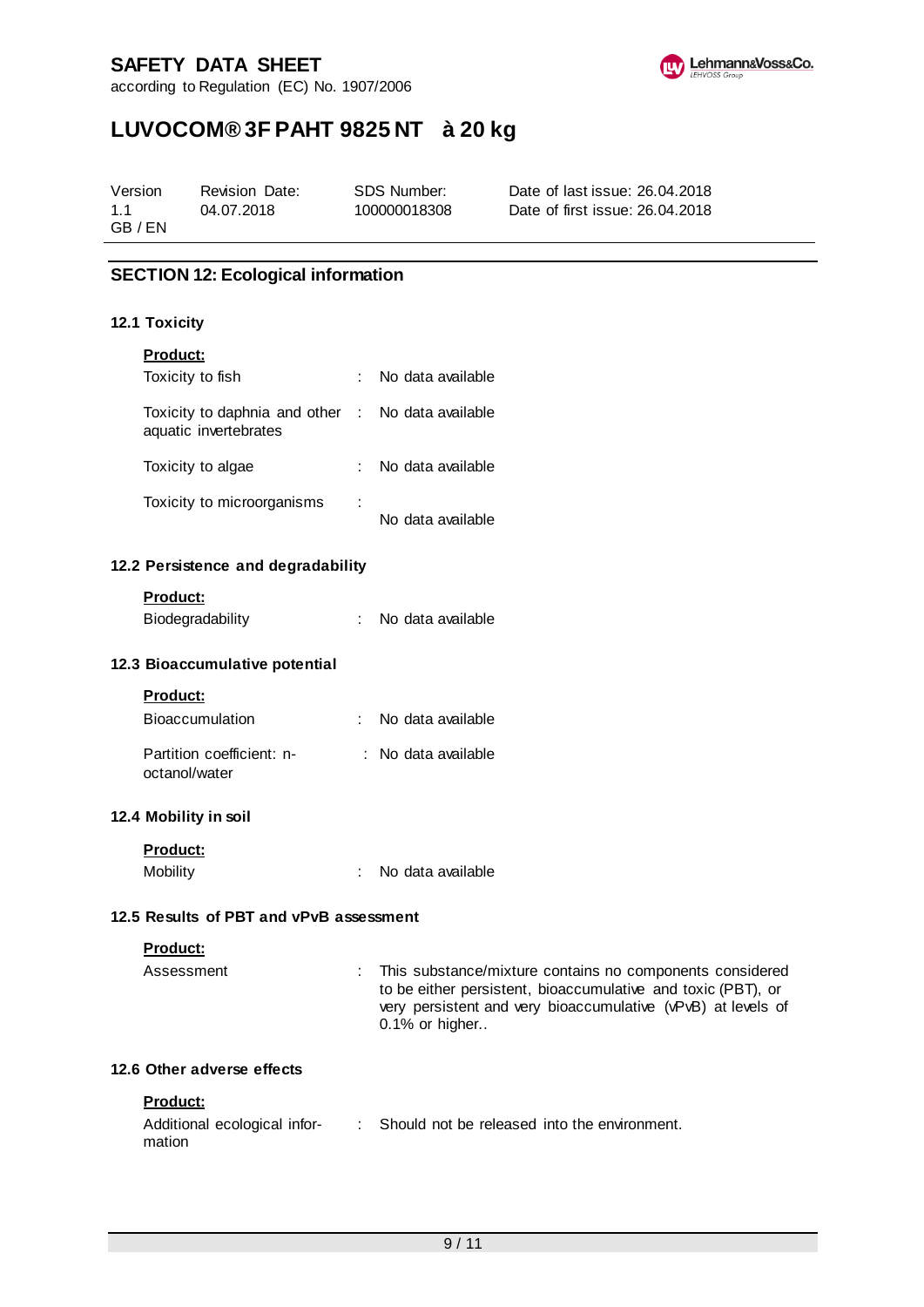according to Regulation (EC) No. 1907/2006



# **LUVOCOM® 3F PAHT 9825 NT à 20 kg**

| Version | Revision Date: | SDS Number:  | Date of last issue: 26.04.2018  |
|---------|----------------|--------------|---------------------------------|
| 11      | 04.07.2018     | 100000018308 | Date of first issue: 26.04.2018 |
| GB / EN |                |              |                                 |

# **SECTION 13: Disposal considerations**

| 13.1 Waste treatment methods |                                                                                                                                                                                                                                                               |
|------------------------------|---------------------------------------------------------------------------------------------------------------------------------------------------------------------------------------------------------------------------------------------------------------|
| Product                      | Dispose of in accordance with the European Directives on<br>waste and hazardous waste.<br>In accordance with local and national regulations.<br>According to the European Waste Catalogue, Waste Codes<br>are not product specific, but application specific. |
| Contaminated packaging       | Dispose of in accordance with local regulations.<br>Dispose of as unused product.                                                                                                                                                                             |

# **SECTION 14: Transport information**

#### **14.1 UN number**

Not regulated as a dangerous good

#### **14.2 UN proper shipping name**

Not regulated as a dangerous good

#### **14.3 Transport hazard class(es)**

Not regulated as a dangerous good

#### **14.4 Packing group**

Not regulated as a dangerous good

#### **14.5 Environmental hazards**

Not regulated as a dangerous good

#### **14.6 Special precautions for user**

Not applicable

#### **14.7 Transport in bulk according to Annex II of Marpol and the IBC Code**

Not applicable for product as supplied.

#### **SECTION 15: Regulatory information**

#### **15.1 Safety, health and environmental regulations/legislation specific for the substance or mi xture**

#### **15.2 Chemical safety assessment**

A Chemical Safety Assessment is not required for this substance.

# **SECTION 16: Other information**

#### **Full text of other abbreviations**

ADN - European Agreement concerning the International Carriage of Dangerous Goods by Inland Waterways; ADR - European Agreement concerning the International Carriage of Dangerous Goods by Road; AICS - Australian Inventory of Chemical Substances; ASTM - American Society for the Testing of Materials; bw - Body weight; CLP - Classification Labelling Packaging Regula-